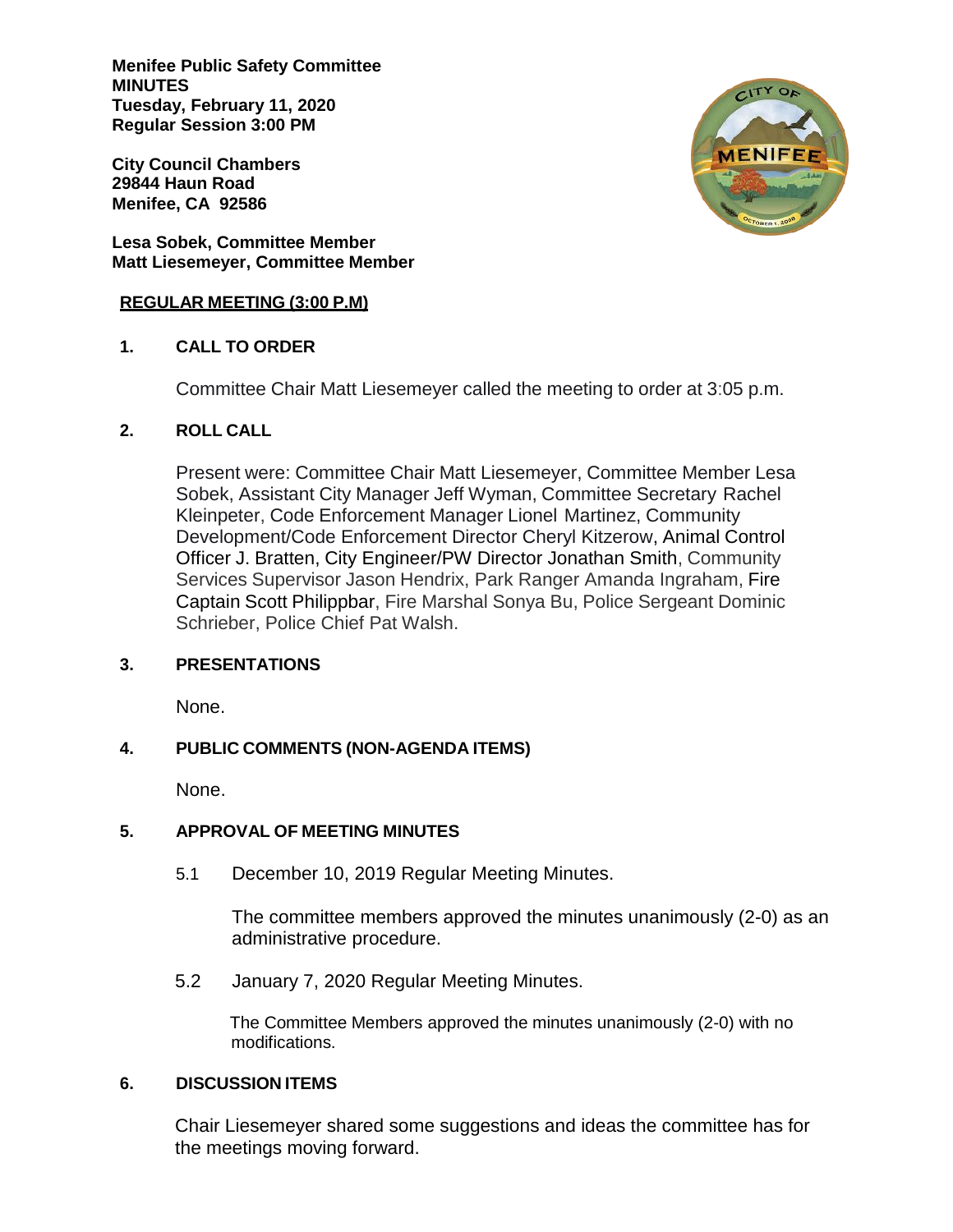6.1 Fire Department Monthly Report

Fire Captain Scott Philippbar provided the monthly report and reported on the significant incidents for the month of January.

Committee Member Sobek and Fire Captain Scott Phillippbar discussed the outcome of a commercial fire that took place in the month of February.

Fire Captain Philippbar pointed out the third incident on his report and noted that it took place on the border of Canyon Lake and Menifee.

6.2 Office of the Fire Marshal Monthly Report

Fire Marshal Sonya Bu provided the statistics and updates for the month of January.

Fire Marshal Bu stated that the Office of the Fire Marshal had just finished a parcel for one of the assembly rooms for Krikorian. Committee Member Sobek asked for the location of the assembly rooms. Fire Marshal Bu provided more detail on what will be located in the kitchens of each assembly room.

Assistant City Manager Jeff Wyman stated that staff meets weekly to make sure the Krikorian building process is going along smoothly.

Committee Member Sobek, Assistant City Manager Wyman and Fire Marshal Bu discussed the previous procedures that took place in the Office of the Fire Marshal in the past as well as new ideas to help the department become more self-sustained moving forward.

6.3 Riverside County Sherriff Staff Monthly Staff Report

Police Sergeant Schriber provided the monthly report for January.

Committee Member Sobek asked about the issue of mail theft. Police Sergeant Schriber responded that a citizen was noticed breaking into mailboxes and that he was arrested. He continued to advise that the investigation was being handled by the Postal Service.

Committee Member Sobek inquired about a shooting that took place on Antelope Road a few days prior. Police Sergeant Schriber stated that he was not allowed to share anything about it yet as it was still under investigation.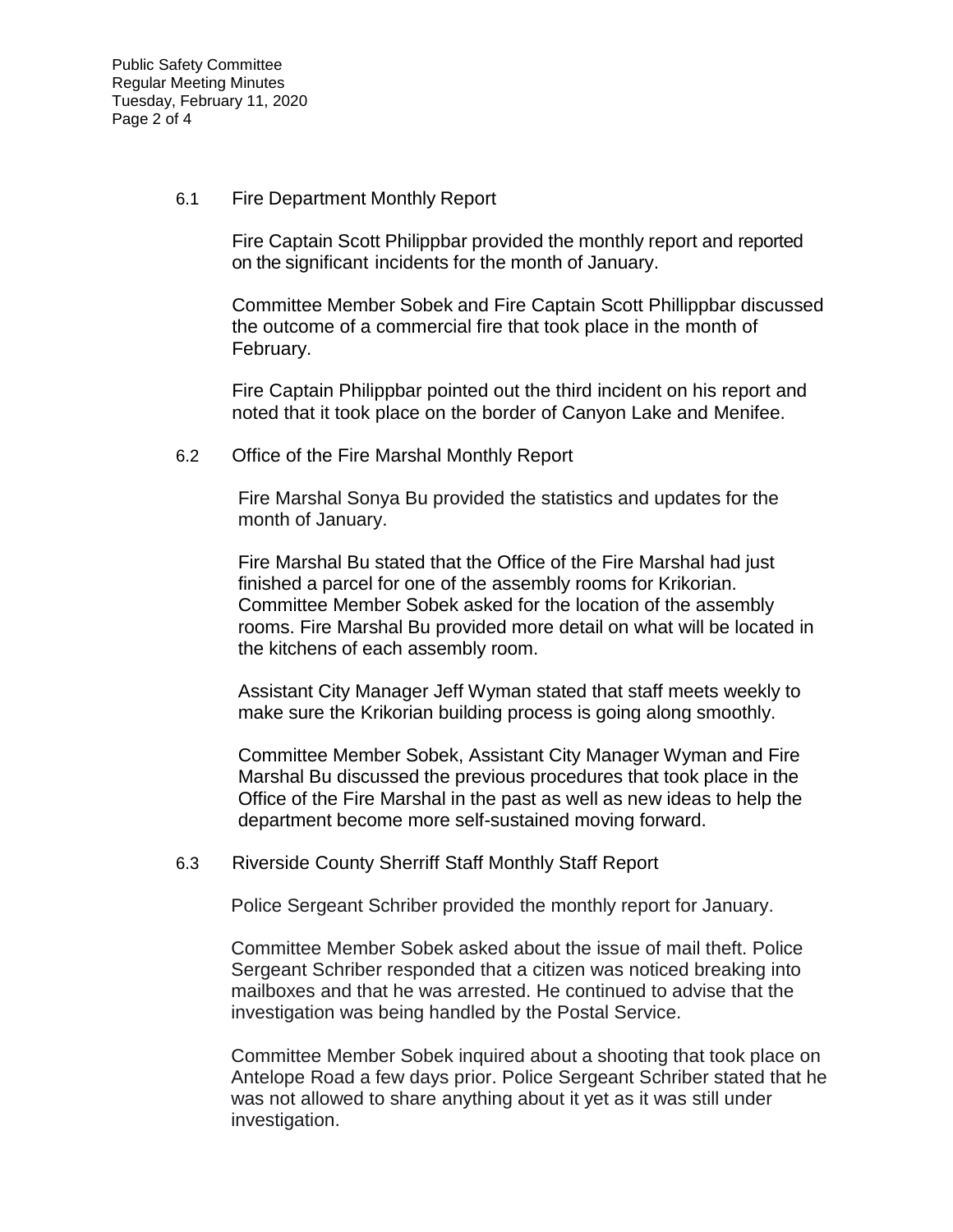Police Sergeant Schriber shared about the success of some of the social events that took place, such as Homes for Our Troops and some SWAG events.

Committee Member Sobek and Police Sergeant Schriber discussed how burglary crime had gone up and what different factors could have been contributing to that.

6.4 Code Enforcement Monthly Staff Report.

Code Enforcement Manager Lionel Martinez provided the Code Enforcement statistics for the month of January.

Code Enforcement Manager Martinez explained how the Code Enforcement Department was still running into significant hoarding problems with the community and stated staff was working on coming up with a solution.

Code Enforcement Manager Martinez continued to explain the issues with illegal marijuana grow houses. Committee Member Sobek responded by asking if there were any obvious signs to look for.

Code Enforcement Manager Martinez and Police Chief Pat Walsh explained what to look for.

6.5 Animal Control Monthly Report

Animal Control Officer J. Bratten provided statistics for the month of January.

Animal Services Officer Bratten added that the only significant event that took place the month of January was a honey oil incident.

Committee Member Sobek inquired about rattlesnake season coming up and suggested that staff start to educate the public moving forward.

Assistant City Manager Wyman and Park Ranger Amanda Ingraham discussed ideas on that.

6.6 Public Works/Engineering Report

City Engineer/Public Works Director Jonathan Smith provided the statistics for the month of January.

City Engineer/Public Works Director Smith commented on how the Engineering and Public Works Department are focusing on improving intersections. He added that they are working closely with the Police